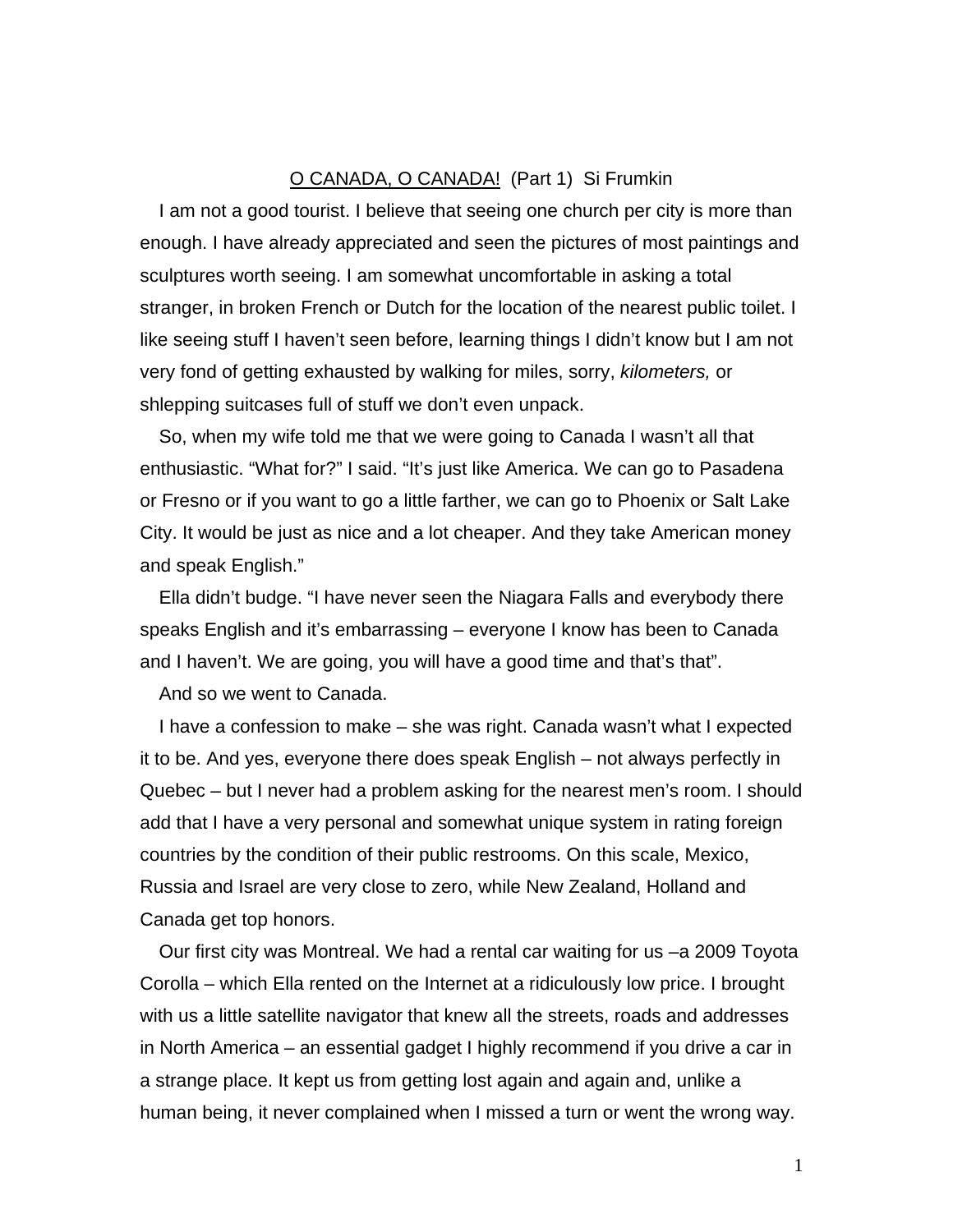When we went for a walk on Montreal's main street that evening I knew that we weren't in Los Angeles anymore. The sidewalks were crowded. There were blacks, Asians, Muslim women with hidden faces, bearded Sikhs and orthodox Jews – there are over 50 synagogues and 60,000 Jews in Montreal - and just about every language could be heard. I saw no police, the streets were clean, the mood was festive and I kept thinking that the scene resembled our own Universal City, the artificial "city street" where crowds come to see and be seen.

We woke up next morning with the sun streaming through the window. The weather was great – a blue sky and no clouds that followed us throughout most of out travels. We were lucky in that respect – we had rainy weather just two days out of the 27 we spent in Canada. Altogether we drove over 3,500 kilometers (about 2400 miles) – and wherever we went the natives took great pleasure in telling us that it had rained the previous week

We had breakfast at a place that offers a selection of over 50 different crepes – all of them sounded delicious – a tiny café run by young Asians. We were on our way to an institution that I have not seen in any of the cities we have travelled in the past: a sophisticated information bureau. It has a trained staff of more than a dozen people with individual computers who are ready to respond to all questions, print out maps, itineraries, book tours and more. There is a giant sign with a blue question mark that is visible from far away and throughout the city there are blue question mark signs showing the way and the distance to the nearest one.

We took a double-decker bus tour. This is something we learned to do in Mexico City a few years ago – you can get on and off at any stop and get a great overview of what we might want to visit later. We passed churches, exclusive palatial homes, the 30,000- student McGill University where classes are taught in English and a smaller university where only French is spoken, the harbor and the site of the 1976 Olympics at the St. Lawrence River, Chinatown which seemed mostly Vietnamese and much more.